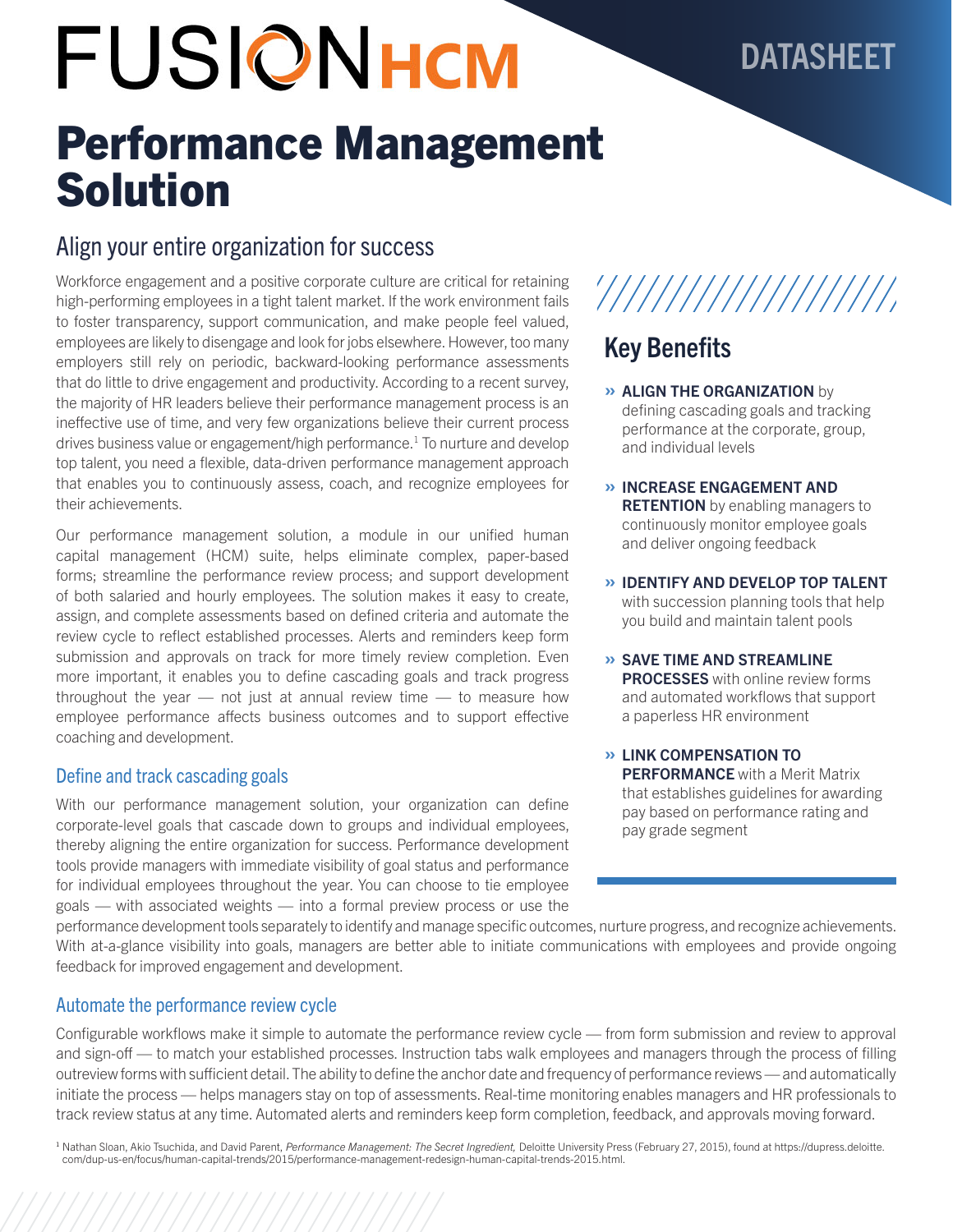#### Define unlimited performance review profiles

Our performance management solution lets you define unlimited organization-, department-, or job-specific review profiles with specific criteria for evaluation and your choice of numerical- or weighted-scale ratings. Specify whether self-rating is part of the review process. Configure visibility rules for ratings, comments, and summaries. Even define competencies and assign them to individual employees and jobs.

For optimal flexibility, you can define how employees will view content within the review and how it will appear when printed or saved as a PDF file. You can also configure reviews with electronic signatures — for both employees and managers — to enable a truly paperless review process.

#### Succession Planning

#### Identify and develop top talent

You've recruited the best employees, but you need interactive succession planning tools to identify and prepare that talent for advancement or promotion into more challenging roles within the organization. Interactive succession planning charts and graphs help you develop a talent pipeline and build bench strength with employees who have the current skills and/or potential that can help them either move up in an organization or on to other positions.

#### Build and maintain talent pools

Our performance management solution lets you review the skills and competencies required for key positions, and identify potential employees for development. With visual representation of employee performance and potential along with other key categories, you can easily drag and drop employees across user-defined talent pools. Identify and understand the developmental needs of employees and ensure that all key employees understand their career paths and the roles they are being developed to fill.



*With our performance management solution, managers gain immediate visibility into their employees' goal status and performance throughout the year, so they can offer ongoing feedback, nurture progress, manage specific outcomes, and recognize achievements for improved engagement and development.* 



*The interactive succession planning dashboard includes up to six configurable charts and graphs for at-a-glance visibility to succession plan information (with optional additional tabs for more charts), so HR leaders and individual managers can visually see the organization's talent pool across a wide array of metrics. Drill into the talent matrix chart to view the specific employees within each category, and then quickly and easily move employees within each category of the chart. Moving an employee will automatically update their succession plan, which can help avoid manual edits to the plans.*